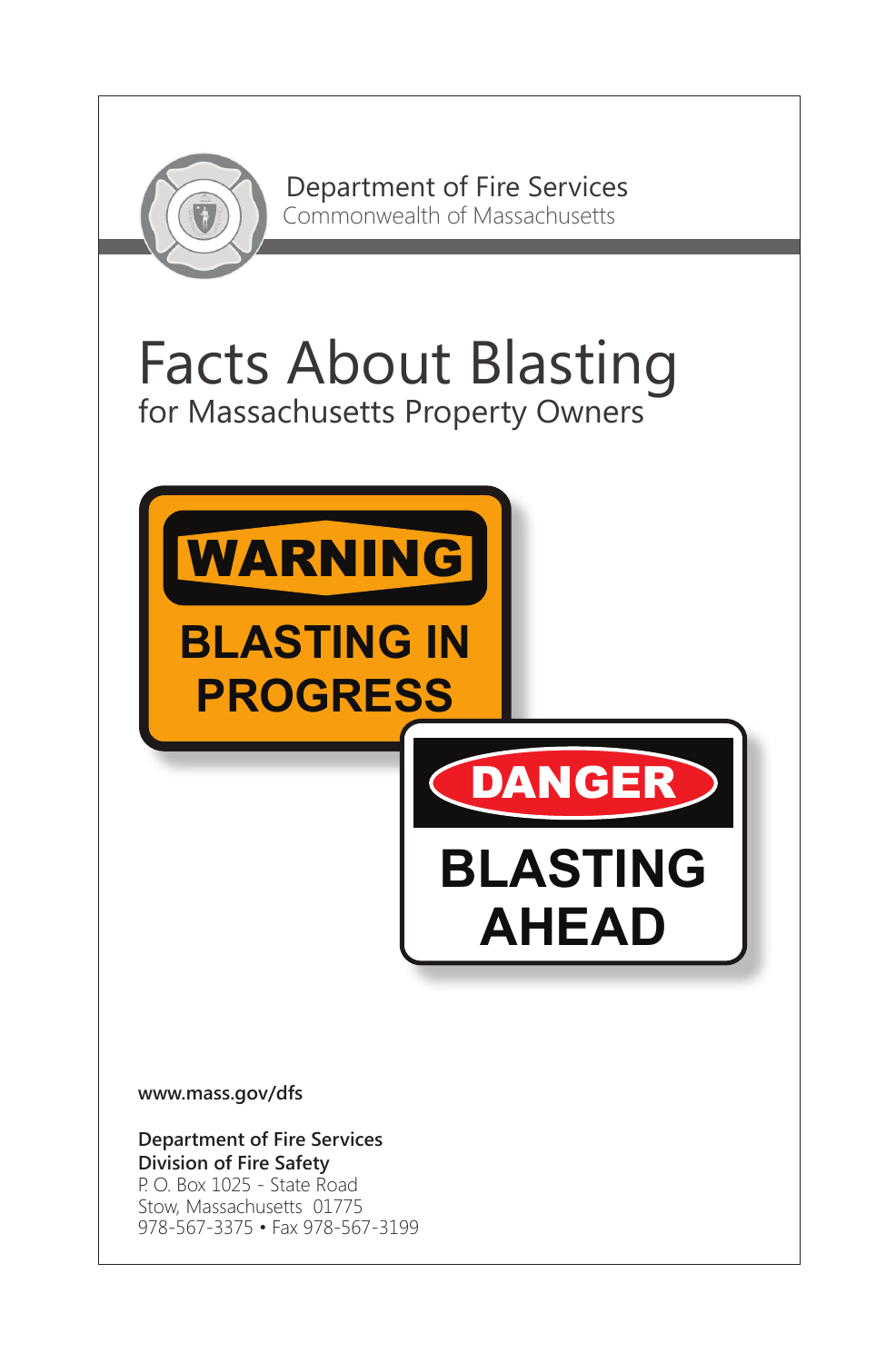# **Blasting Facts**

- The Institute of Makers of Explosives (IME) reports that in 2012 over 12 million pounds of commercial explosives were sold for use in Massachusetts.
- Explosives are used directly or indirectly in almost every aspect of our lives. Car, trucks, roads, bridges, homes, and office buildings are all built with products that had their origins with explosives. Even baby powder has its origin with explosives!
- Mining and construction are the two most common uses of explosives.

# **Blasting Regulations**

Commercial explosives and the blasting industry are regulated by a number of state and federal agencies. In Massachusetts, 527 CMR 1.00 is the primary regulation that applies to explosives licensing, permitting, storage, sales, use, transportation, and manufacture. 527 CMR 1.00 is administered through the Department of Fire Services, Division of Fire Safety.

Federal agencies that regulate explosives include:

- Alcohol, Tobacco, Firearms and Explosives (ATF) sales and storage
- Department of Transportation (DOT) transportation
- Occupational Safety and Health Administration (OSHA) construction use and handling
- Mining Safety and Health Administration (MSHA) mining use and handling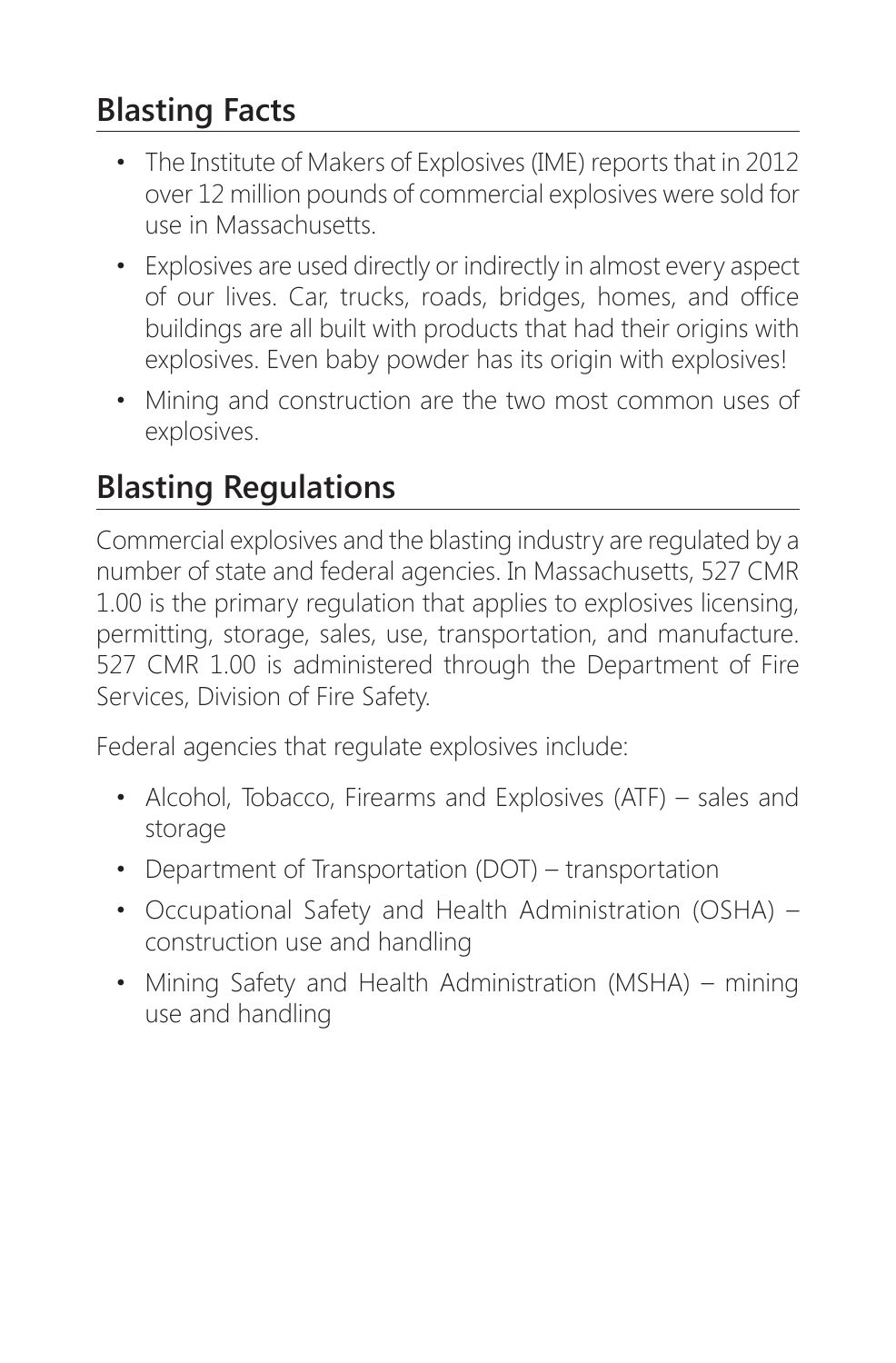# **Massachusetts Regulations**

### **527 CMR 1.00 Key Parts of the Regulation**

**Section 1.12.8.39.1 Licenses, Permits, Certificates**

Certificate of Competency Explosives Users Certificate Use and Handling Permit Sale of Explosive Material



**Section 65.9.1 Storage**

**Section 65.9.1 Transportation**

#### **Section 65 Use of Explosive Materials (Blasting)**

Blast Analysis Blast Design Plan Allowable Limits of Effects of Blasting Preblast Inspection Surveys Blasting Damage Complaint

#### **Section 65.9.15.1.1.3 Pre/Post Blast Inspection Waiver**

**Section 65.9.18 Blasting Regulatory Review Form (FP-296)**

#### **Important parts of 527 CMR 1.00 for the homeowner to be aware of:**

#### **Section 65.9.8 Blast Analysis**

A document from the blasting company considering the effects of blasting on adjacent properties.

#### **Section 65.9.8.3 Blast Design Plan**

The blast design plan describes the design of the initial blasts and all the necessary safety precautions that will be taken.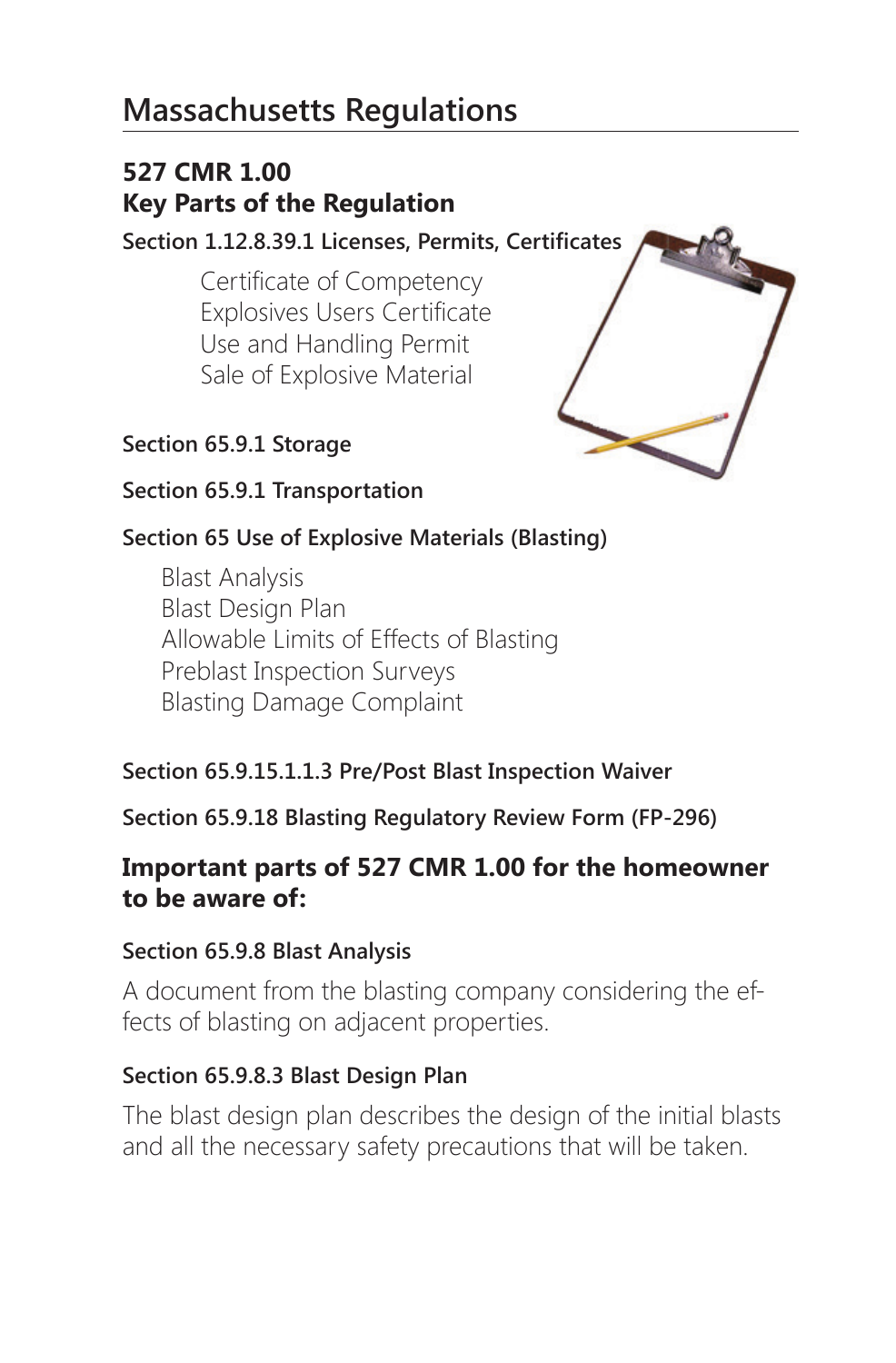## **Massachusetts Regulations (continued)**

#### **Section 65.9.15 Preblast Inspection Surveys**

When blasting takes place within 250 feet of a property not owned or controlled by the project, a free survey must be offered to the property owner.

### **NFPA 495, 2013 Edition Warnings**

The blaster must sound warnings when ready to fire a blast.

#### **NFPA 495, 2013 Edition, Chapter 11 Allowable Limits of Effects of Blasting**

Limits that are set for vibration and noise that result from a blast. 527 CMR 1.00 Section 65.9.14.4 contains the requirements for the use of a seismograph.

### **Section 65.9.18 Blasting Regulatory Review**

If a property owner thinks that damage occurred as a result of blasting, they should file a regulatory review form with the fire department within 30 days of the blasting.

# **A Few Things To Remember**



If a blasting project is planned near your property, take a close look at your home or business. You may be surprised at how many cracks in walls, floors, and ceilings already exist just from seasonal changes in humidity, age, and normal wear and tear. Most property owners don't notice these cracks until after blasting has started and mistake them for blasting damage.

The limits set for blasting noise and vibration are conservative and are below the threshold of where damage is known to occur.

The limits set in 527 CMR 1.00 are the result of years of study and research by universities and the Federal Government. The United States Bureau of Mines (USBM) RI 8507 Report is the primary source for establishing noise and vibration damage levels.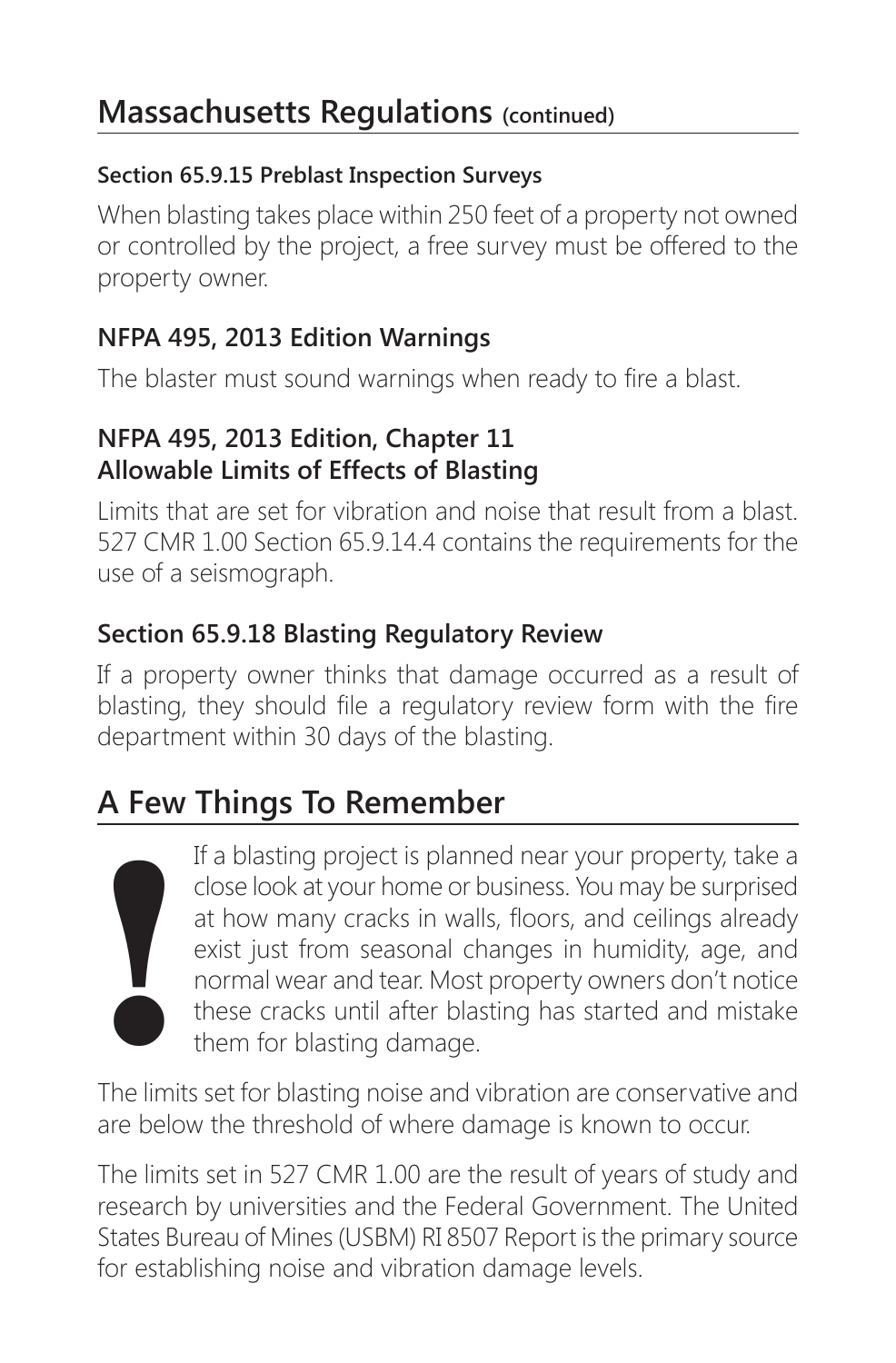#### **In Massachusetts there are two places to go for blasting help.**

Local fire departments issue a *Permit to Blast*. The permit is issued only if all the correct planning has taken place and all other conditions of 527 CMR 1.00 have been met.

Through the Department of Fire Services, the Division of Fire Safety issues *Blasting Certificates of Competency* and *Explosives Users Certificates* to blasters and blasting companies. Local fire departments will not issue a blasting permit without these documents. The certificates document that the blaster is competent to conduct blasting operations, and that his company has shown evidence of both bonding and the required insurance.

# **Other Blasting Information**

## **How is blasting noise and vibration measured?**

A seismograph is used to measure blasting noise and vibration. Seismographs are set up next to the closest structure to the blast site. The machines record the ground vibration and noise generated by the blast. The information is used to determine if the blast has exceeded limits set in the regulations.

### **Does the blaster keep records?**

The blaster is required to keep detailed records of each blast. The records contain the size, time, and location of the blast, the amount of explosives used, and the results of the seismograph monitoring.

### **Will you hear or feel the blast?**

You may hear or feel a blast depending on your distance from the blasting site. Humans are sensitive to noise and sound. What you feel does not necessarily mean that damage is occurring. Let the blasting company know if you are being startled or if you have other concerns about what is taking place.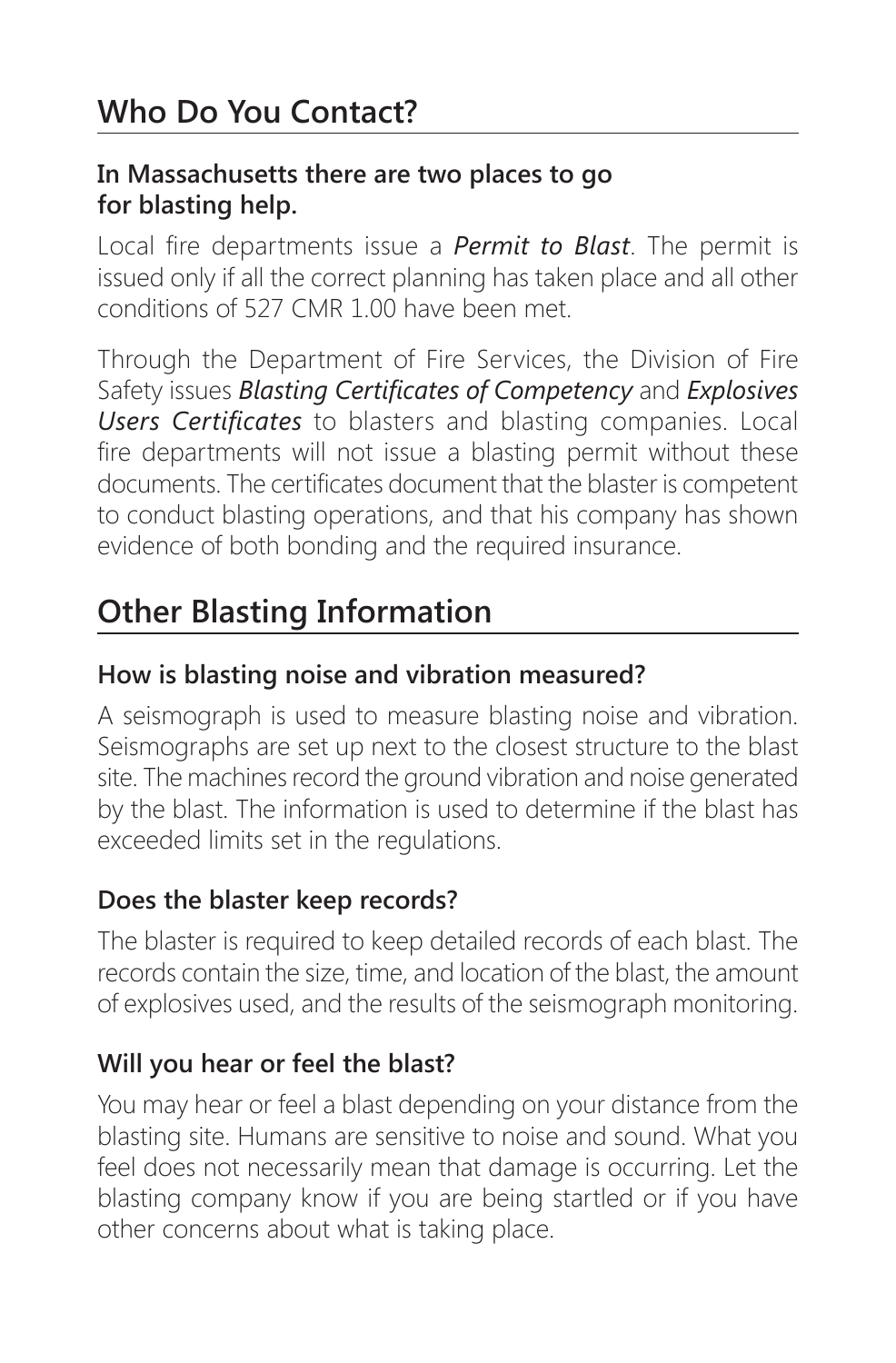### **What if I am sure that blasting damage has occurred?**

If you feel that damage has occurred to your property, fill out a *Blasting Regulatory Review Form*. The form (FP-296) is available from the local fire department (and on the DFS website under *Fire Prevention Forms*), and must be submitted to the local fire department within 30 days of the blasting incident. The blasting company will then be required to submit records to the fire department for the blasts in question. The records will be reviewed by both the fire department and the Division of Fire Safety for any violations of the regulations. The blasting company, or its insurance company, is also required to respond to the claimant and to investigate the claim.

### **What precautions can be taken before blasting starts?**

If you are offered a preblast survey, accept the offer. The survey is an inventory of existing conditions of the property. It is also an opportunity for the property owner to ask questions and the blasting company to educate citizens. If you have any concerns or questions, raise them during the preblast survey. The blasting company should be ready and willing to answer questions and address concerns.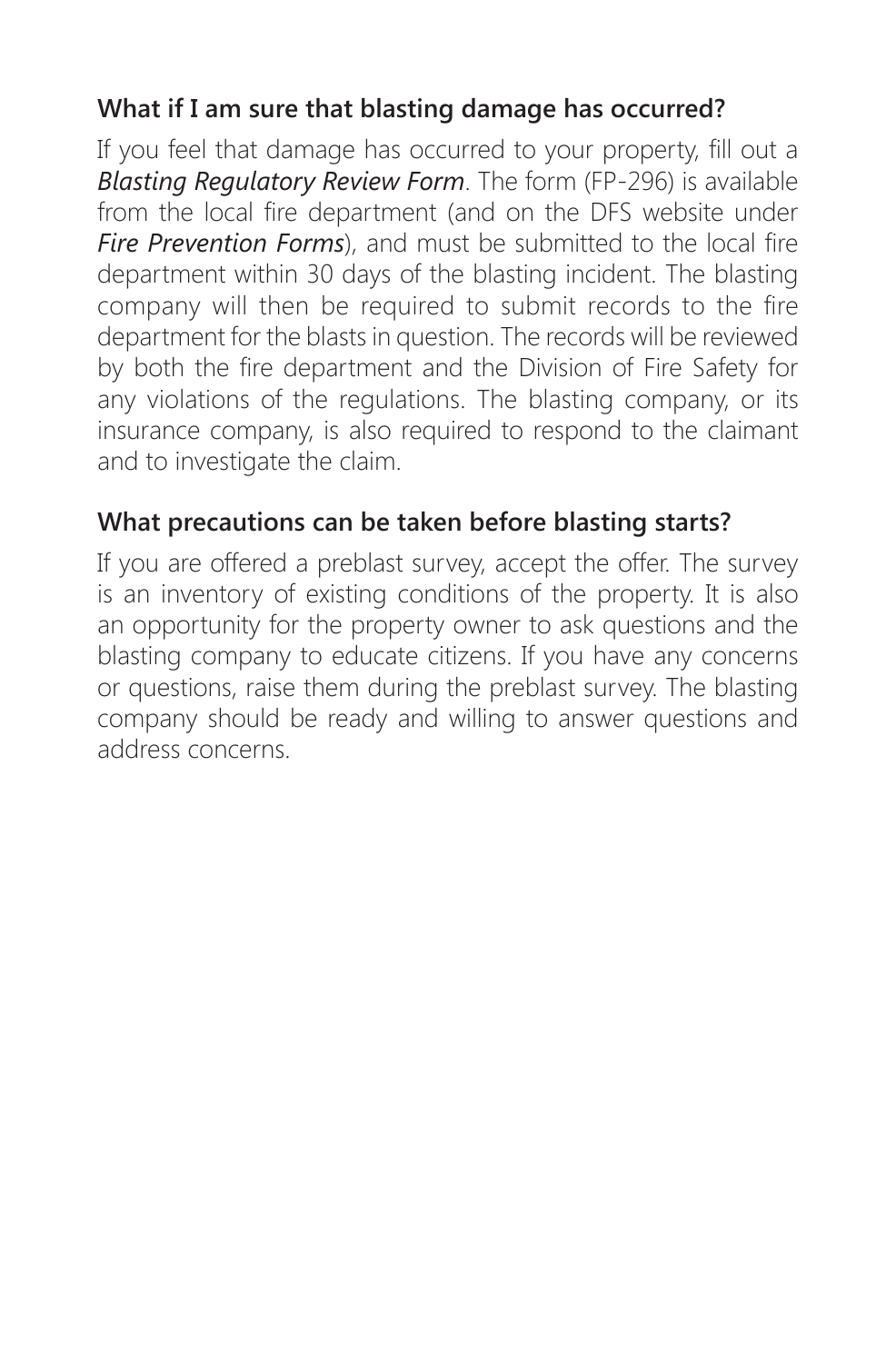# **Useful Numbers**

# **Department of Fire Services - Stow Headquarters**

P. O. Box 1025 – State Road, Stow, MA 01775 (978) 567-3100 www.mass.gov/dfs

## **Department of Fire Services - Springfield Campus**

P. O. Box 51025 - 100 Grochmal Avenue Springfield, MA 01151-1055 (978) 567-3100, Fax (978) 567-3819

### **Division of Fire Safety**

Main Telephone: (978) 567-3375, Fax: (978) 567-3199

- Code Compliance & Enforcement Unit Stow Telephone: (978) 567-3375, Fax: (978) 567-3199
- Code Compliance & Enforcement Unit Springfield Telephone: (978) 567-3813, Fax: (978) 567-3819